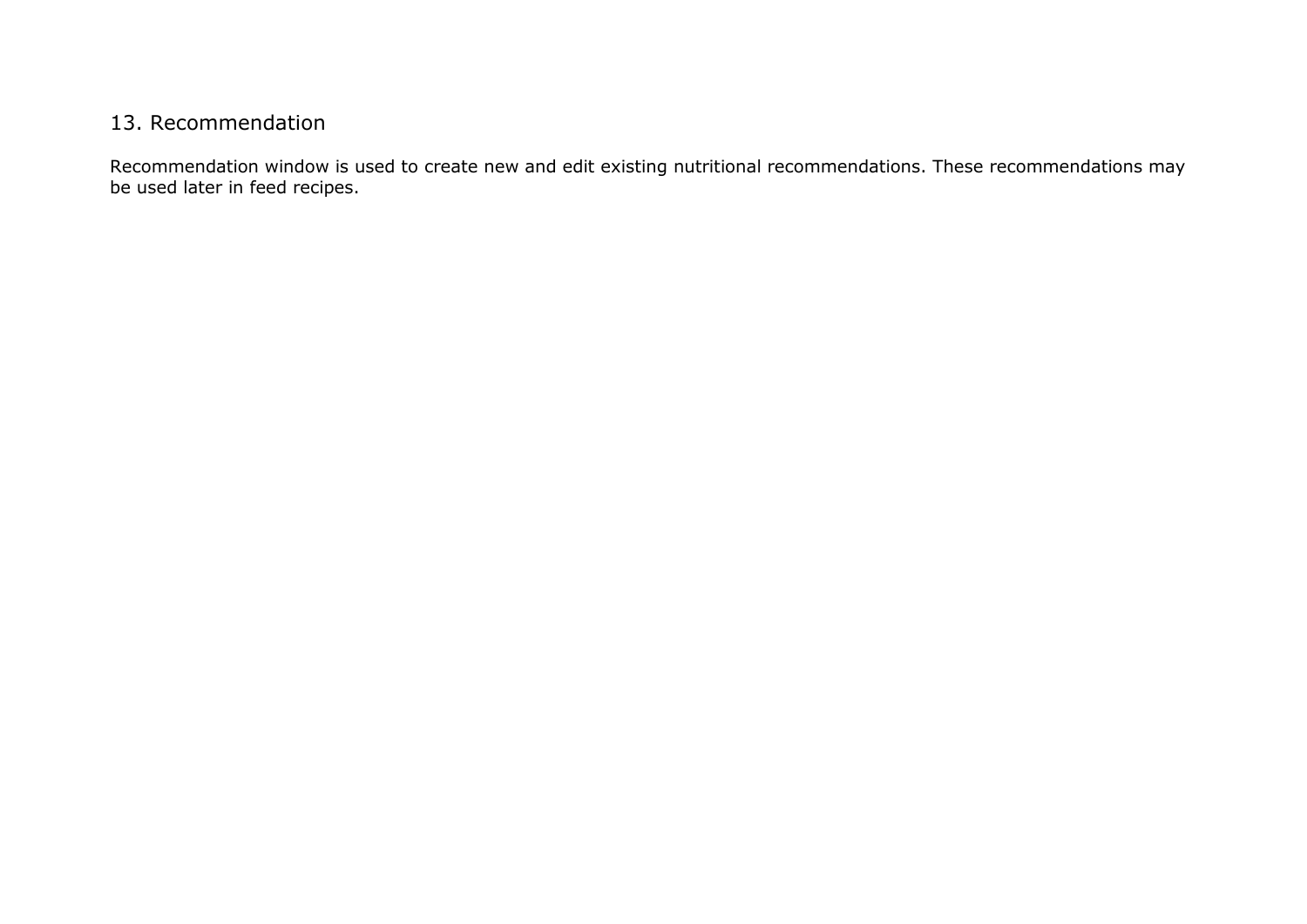| Recommendation [1] Prestarter < 10 kg PL                                                                                                                                                   |                              |                          |        |      |                             |                                          |             |    | $\Box$ |
|--------------------------------------------------------------------------------------------------------------------------------------------------------------------------------------------|------------------------------|--------------------------|--------|------|-----------------------------|------------------------------------------|-------------|----|--------|
| Creation date:                                                                                                                                                                             | 07.11.2016 21:59:33          |                          |        |      |                             |                                          |             |    |        |
| Animals group:                                                                                                                                                                             | Swine                        |                          |        |      |                             |                                          |             |    |        |
| Production group:                                                                                                                                                                          | <b>Piglets and weaners</b>   |                          |        |      |                             |                                          |             |    |        |
| Production phase:                                                                                                                                                                          | <b>Prestarter 1</b>          |                          |        |      |                             |                                          |             |    |        |
| Code:                                                                                                                                                                                      | 1                            |                          |        |      |                             |                                          |             |    |        |
| Name:                                                                                                                                                                                      | Prestarter < 10 kg PL        |                          |        |      |                             |                                          |             |    |        |
| Available nutrients:                                                                                                                                                                       |                              |                          |        |      |                             | <b>Chosen nutrients</b> Nutrients ratios |             |    |        |
| ▲ Composition<br>۸<br>[#1] WEIGHT<br>[#2] Dry matter<br>ъđ<br>[#3] Moisture<br>[#4] Crude protein<br>[#5] Crude fat<br>$\blacksquare$<br>J<br>₩<br>[#6] Crude fibre<br>₹<br>[#7] Crude ash |                              |                          |        | Code | Nutrient                    | Min                                      |             | Ma |        |
|                                                                                                                                                                                            |                              |                          |        |      | #4                          | Crude protein                            | 205,00 g/kg |    |        |
|                                                                                                                                                                                            |                              |                          |        |      | #44                         | ME Swine                                 | 14,40 MJ/kg |    |        |
|                                                                                                                                                                                            |                              |                          |        | #100 | Calcium total               | 8,40 g/kg                                |             |    |        |
|                                                                                                                                                                                            |                              |                          |        |      | #114                        | Phosphorus dig. Swine                    | 3,50 g/kg   |    |        |
|                                                                                                                                                                                            |                              |                          |        |      | #120                        | Sodium                                   | 1,50 g/kg   |    |        |
| [#8] Nitrogen free extract                                                                                                                                                                 |                              | ⇔                        |        |      | #251                        | Lysine SID Swine                         | 13,20 g/kg  |    |        |
| [#9] Organic matter                                                                                                                                                                        |                              | $\overline{\phantom{a}}$ |        |      | #253                        | Methionine SID Swine                     | 4,00 g/kg   |    |        |
| [#10] Fermentable organic matter                                                                                                                                                           |                              |                          |        |      | #255                        | Met + Cys SID Swine                      | 7,90 g/kg   |    |        |
| [#12] Sugars total<br>[#13] Lactose                                                                                                                                                        |                              | ₹                        |        |      | #259                        | Threonine SID Swine                      | 8,50 g/kg   |    |        |
| [#14] Starch                                                                                                                                                                               |                              | ÷                        |        | ⇚    | #261                        | Tryptophan SID Swine                     | 2,60 g/kg   |    |        |
| [#20] Protein dig. Fur                                                                                                                                                                     |                              |                          |        | #265 | <b>Isoleucine SID Swine</b> | 7,90 g/kg                                |             |    |        |
| [#21] Fat dig. Fur<br>W                                                                                                                                                                    |                              |                          |        | #269 | Valine SID Swine            | 9,00 g/kg                                |             |    |        |
|                                                                                                                                                                                            | [#22] Carbohydrates dig. Fur |                          | $\vee$ |      | #800                        | Linoleic Acid (C18:2)                    | 18,00 g/kg  |    |        |
| $\leq$                                                                                                                                                                                     |                              |                          |        |      |                             |                                          |             |    |        |

 $\bullet$  ok

X Cancel